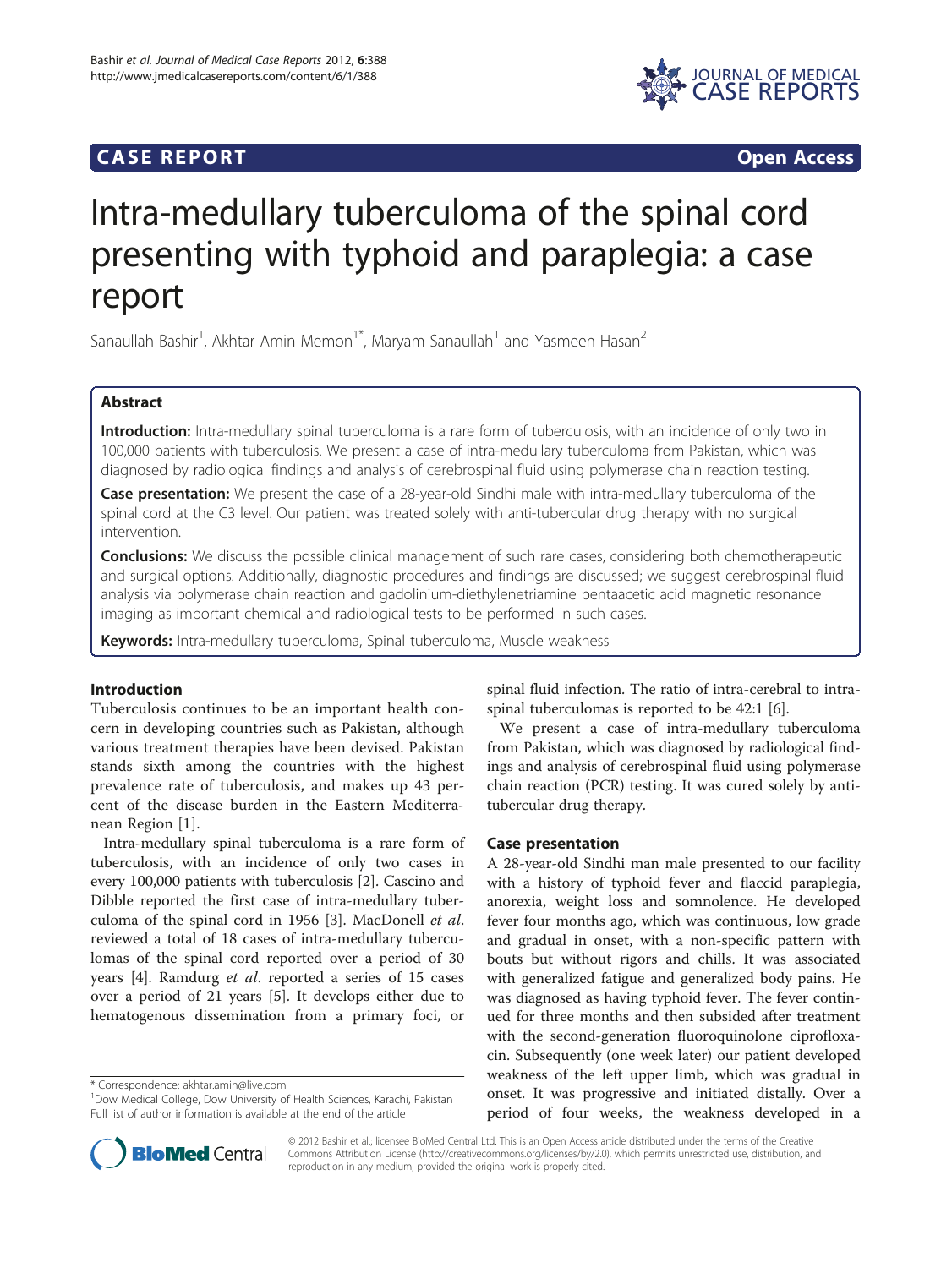similar pattern in the remaining limbs, sufficient to inhibit our patient's routine activities including walking, changing his clothes, buttoning clothing and combing his hair. Our patient also had pain and numbness in the hands and arms, with mild pain in the neck. There was no history of urinary or fecal incontinence. Our patient was of low socioeconomic status and his familial history was insignificant.

Systemic examination was unremarkable. Additionally, the results of a general physical examination were normal. Further, neurological examination was normal, with all the cranial nerves intact. A motor examination revealed wasting of the right thenar and hypothenar muscles and decreased tone in all four lower limbs, power 4/5 right upper limb, 4/5 left upper limb, 4/5 in right lower limb, 5/5 left lower limb, brisk reflexes, a positive Hoffman result, and bilateral plantars upgoing. Sensory, cerebellar and spinal examination results were normal, and there were no signs of meningeal irritation.

Magnetic resonance imaging (MRI) findings showed an intra-medullary, intra-spinal, nodular, circumferential hypo-intense enhancement, seen in the cervical region. This was more marked at the C3 level, associated with compressive effacement of the spinal cord at that point (Figure 1). The cervical cord was swollen with T2 hyperintensity secondary to edema (Figure [2\)](#page-2-0).

Differential diagnoses included cervical myelitis, multiple sclerosis, spinal tuberculosis and space occupying lesions (SOL).

The leucocyte count in his cerebrospinal fluid (CSF) was 595 cells per mm<sup>3</sup>, erythrocyte count 5 to 7 cells per high-power field (HPF), protein 2440mg/dL (normal

range 20 to 45) and glucose was 29mg/dL (normal range 45 to 65). Results of an investigation of his CSF for Gram-staining bacteria, acid-fast bacilli (AFB) and the results of a mycological examination were all negative. A CSF sample was sent for polymerase chain reaction (PCR) testing for Mycobacterium tuberculosis, which gave a positive result. On the basis of all the abovementioned findings, the diagnosis was confirmed to be acute tubercular myelitis. Our patient was given antitubercular drug therapy and responded remarkably well, with no surgical intervention required.

Our patient recovered fully despite the progressive nature of the disease, and he has not had any signs of paraparesis or relapse of the disease.

## **Discussion**

Here, we present a rare case of intra-medullary tuberculoma of the spinal cord. The symptom of progressive lower limb weakness reported by our patient was similar to that reported by MacDonnell et al. in 94 percent of their review of 18 cases. However, the urinary and fecal incontinence usually present in such cases was not seen in our patient.

Interestingly, the age of our patient (28 years old) coincides with the mean risk age as given by MacDonnell et al., and is also near to the risk age of 31 years as reported by Ramdurg *et al.* [\[5](#page-3-0)]. Therefore, the age group from the late 20s to early 30s can be regarded as more frequently associated with this condition. Further, women are more often affected in such cases [[4\]](#page-3-0), while our patient was a male.



Figure 1 T1-weighted magnetic resonance imaging revealing an intra-medullary tuberculoma. Sagittal sections; multiple hyper-intense lesions are visible at C1 (A) (arrow) and (B) (top arrow), C2 and C6 levels (B) (bottom two arrows).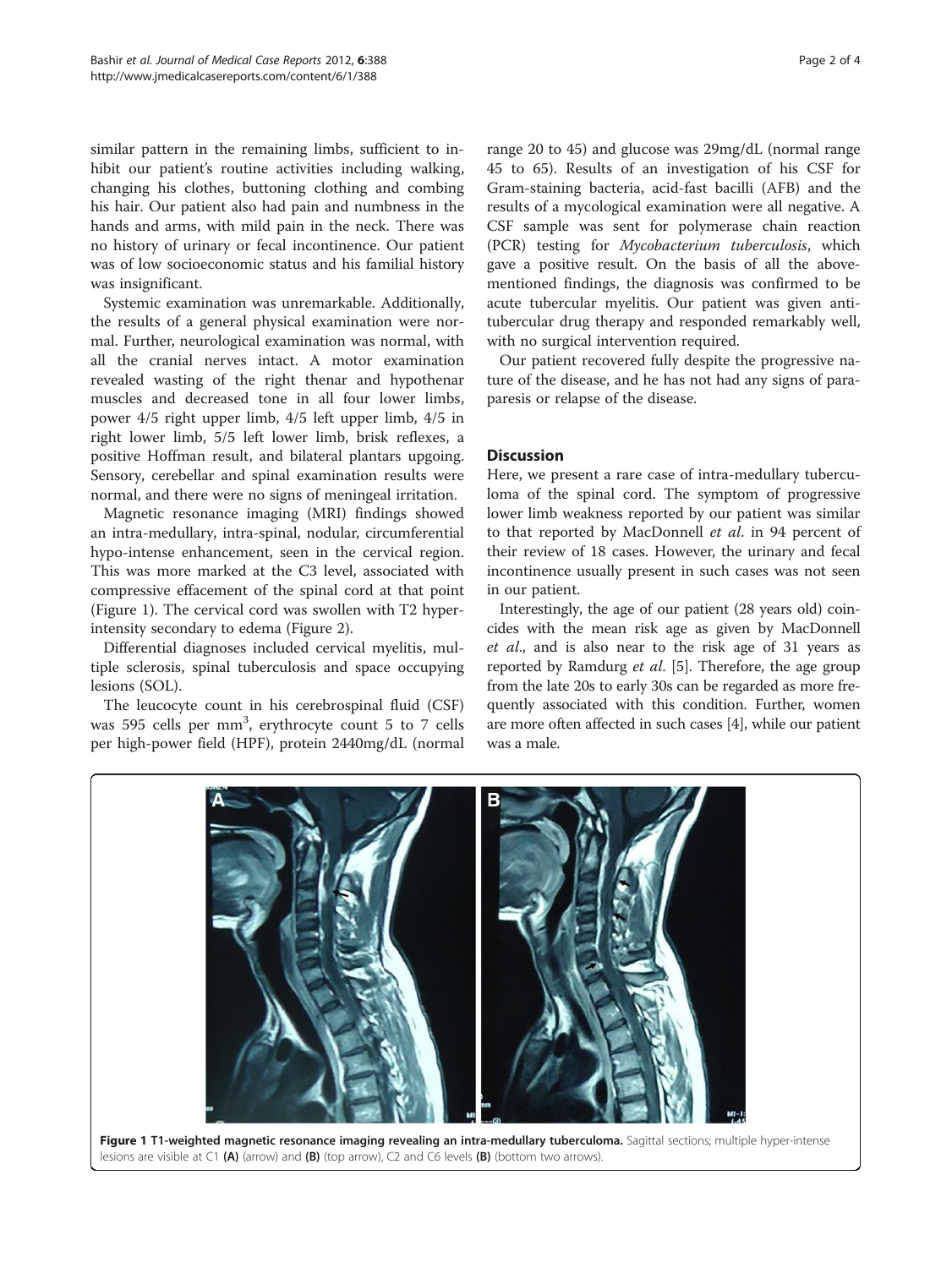<span id="page-2-0"></span>

visible along the whole cervical region (A,B) (arrows) and upper thoracic region (B).

MRI scans, particularly gadolinium-diethylenetriamine pentaacetic acid (Gd-DTPA) MRI, have been reported to be important not only for the detection of such tuberculomas, but also in the determination of induction therapies [[4\]](#page-3-0). Hypo-intense ring enhancement, with or without T2 hyper-intensity, has been regarded as the characteristic MRI imaging for intra-medullary tuberculomas [[7\]](#page-3-0), which is similar to our findings. This further corroborates our diagnosis.

A literature review showed that lesions were found in the thoracic cord in the majority of cases [\[4,5,8](#page-3-0)]. Although rare, cases in the cervical region have also been reported [[9\]](#page-3-0). Lin et al. reported a case from China where the lesion was found to be at the C3 level of the cord [[9\]](#page-3-0), which is the same position as the lesion in our patient.

The results of staining CSF for acid-fast bacilli were negative, while the CSF-PCR findings were positive for Mycobacterium tuberculosis. A similar situation was also reported by Tahir *et al.* in a case report from India [\[10](#page-3-0)]. Thus, we propose that CSF staining cannot be regarded as a standard diagnostic test for intra-medullary tuberculoma. In all suspected cases, negative CSF stains should be followed by CSF-PCR testing before reaching any final diagnosis.

## Conclusions

Surgery resection followed by treatment with antitubercular drugs is the most practiced therapy for such cases. Ramdurg et al. showed that out of 15 cases, 12 underwent surgery [\[5](#page-3-0)]. Also, the patient reported on by Lin et al., with a lesion at a similar level as in our

patient, underwent a laminectomy [\[9](#page-3-0)]; our patient was given (and cured by using) only anti-tubercular drug therapies.

Therefore, via an extensive review of past cases, it has to be determined as to whether surgical resection can be kept as a secondary therapy and if priority can be given to chemotherapeutic measures while dealing with cases of intra-medullary tuberculoma of the spinal cord.

#### Consent

Written informed consent was obtained from the patient for publication of this manuscript and any accompanying images. A copy of the written consent is available for review by the Editor-in-Chief of this journal.

#### Competing interests

The authors declare that they have no competing interests.

#### Authors' contributions

BS took our patient's history, performed examinations and prescribed treatment for our patient; MAA helped with the writing of the discussion; SM helped with the drafting of the case report and writing of the introduction and case presentation; HY supervised, cross-checked the findings and critically reviewed the manuscript. All authors read and approved the final manuscript.

#### Author details

<sup>1</sup>Dow Medical College, Dow University of Health Sciences, Karachi, Pakistan. 2 Department of Neurology, Civil Hospital Karachi, Dow University of Health Sciences, Karachi, Pakistan.

#### Received: 20 May 2012 Accepted: 3 October 2012 Published: 13 November 2012

#### References

1. Pakistan Ministry of Health: Annual Report of the Director General, Health, Biostatistics Section, 2000–2001. Islamabad, Pakistan: Ministry of Health; 2002:14–16.